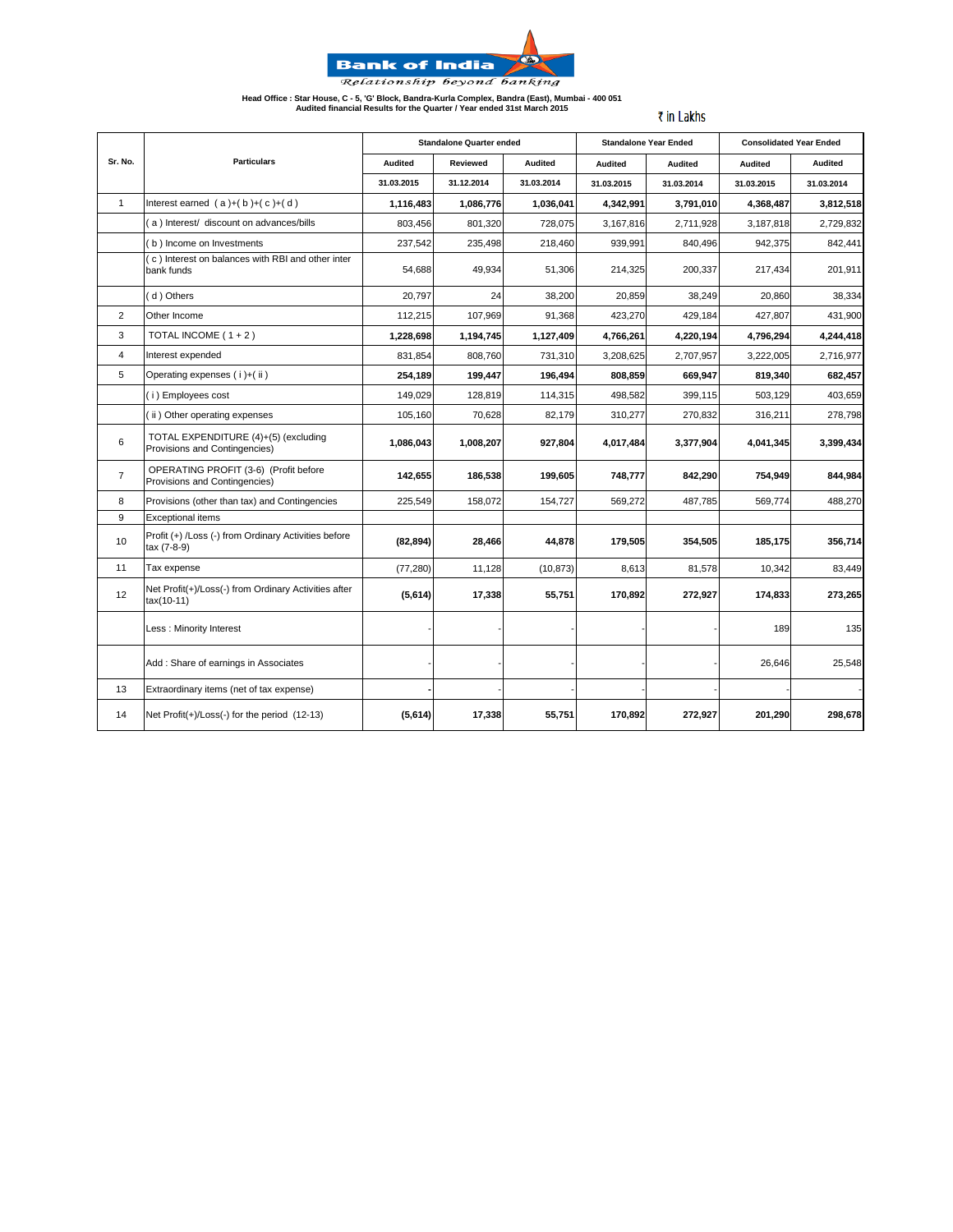## للمستدعات ₹ in Lakhs

| Sr. No. | <b>Particulars</b>                                                                                                                                                          |                | <b>Standalone Quarter ended</b> |                | <b>Standalone Year Ended</b> |                | <b>Consolidated Year Ended</b> |                |
|---------|-----------------------------------------------------------------------------------------------------------------------------------------------------------------------------|----------------|---------------------------------|----------------|------------------------------|----------------|--------------------------------|----------------|
|         |                                                                                                                                                                             | <b>Audited</b> | Reviewed                        | <b>Audited</b> | <b>Audited</b>               | <b>Audited</b> | <b>Audited</b>                 | <b>Audited</b> |
|         |                                                                                                                                                                             | 31.03.2015     | 31.12.2014                      | 31.03.2014     | 31.03.2015                   | 31.03.2014     | 31.03.2015                     | 31.03.2014     |
| 15      | Paid-up equity share capital (Face value ` 10/-)                                                                                                                            | 66.565         | 64.300                          | 64.300         | 66.565                       | 64.300         | 66.565                         | 64,300         |
| 16      | Reserves excluding Revaluation Reserves                                                                                                                                     |                |                                 |                | 2,582,828                    | 2,389,972      | 2,704,377                      | 2,462,995      |
| 17      | <b>Analytical Ratios</b>                                                                                                                                                    |                |                                 |                |                              |                |                                |                |
|         | (i) Percentage of shares held by Government of<br>India                                                                                                                     | 64.43%         | 66.70%                          | 66.70%         | 64.43%                       | 66.70%         | 64.43%                         | 66.70%         |
|         | (ii) Capital Adequacy Ratio<br>(Basel II)                                                                                                                                   | 11.42%         | 11.21%                          | 10.76%         | 11.42%                       | 10.76%         | 11.95%                         | 11.15%         |
|         | (ii) Capital Adequacy Ratio<br>(Basel III)                                                                                                                                  | 10.73%         | 10.68%                          | 9.97%          | 10.73%                       | 9.97%          | 11.22%                         | 10.21%         |
|         | (iii) Earnings per Share (EPS)                                                                                                                                              |                |                                 |                |                              |                |                                |                |
|         | a) Basic and diluted EPS before Extraordinary<br>items (net of tax expense) for the period, for the<br>year to date and for the previous year (Not to be<br>annualised) (`) | $-0.87$        | 2.70                            | 8.68           | 26.57                        | 44.74          | 31.30                          | 48.96          |
|         | b) Basic and diluted EPS after Extraordinary items<br>for the period, for the year to date and for the<br>previous year (Not to be annualised) (`)                          | $-0.87$        | 2.70                            | 8.68           | 26.57                        | 44.74          | 31.30                          | 48.96          |
|         | (iv) (a) Amount of gross non-performing assets                                                                                                                              | 2,219,324      | 1,669,366                       | 1,186,860      | 2,219,324                    | 1,186,860      | 2,221,468                      | 1,188,361      |
|         | (b) Amount of net non-performing assets                                                                                                                                     | 1,351,757      | 1,006,130                       | 741,723        | 1,351,757                    | 741,723        | 1,352,701                      | 742,520        |
|         | (c) Percentage of gross NPAs                                                                                                                                                | 5.39%          | 4.07%                           | 3.15%          | 5.39%                        | 3.15%          | 5.36%                          | 3.14%          |
|         | (d) Percentage of net NPAs                                                                                                                                                  | 3.36%          | 2.50%                           | 2.00%          | 3.36%                        | 2.00%          | 3.35%                          | 1.99%          |
|         | (v) Return on Assets (Annualised)                                                                                                                                           | $-0.03%$       | 0.11%                           | 0.39%          | 0.27%                        | 0.51%          | 0.33%                          | 0.58%          |
| 18      | Public Shareholding                                                                                                                                                         |                |                                 |                |                              |                |                                |                |
|         | Number of Shares                                                                                                                                                            | 236,541,002    | 213.895.500                     | 213,895,500    | 236.541.002                  | 213.895.500    | 236.541.002                    | 213.895.500    |
|         | Percentage of shareholding                                                                                                                                                  | 35.57%         | 33.30%                          | 33.30%         | 35.57%                       | 33.30%         | 35.57%                         | 33.30%         |
| 19      | Promoters and Promoter Group Shareholding                                                                                                                                   |                |                                 |                |                              |                |                                |                |
|         | Pledged/Encumbered<br>(a)                                                                                                                                                   |                |                                 |                |                              |                |                                |                |
|         | Number of Shares                                                                                                                                                            | Nil            | Nil                             | Nil            | Nil                          | Nil            | Nil                            | Nil            |
|         | Percentage of shares (as a percentage of the total<br>shareholding of promoter and promoter group)                                                                          | Nil            | Nil                             | Nil            | Nil                          | Nil            | Nil                            | Nil            |
|         | Percentage of shares (as a percentage of the total<br>share capital of the company)                                                                                         | Nil            | Nil                             | Nil            | Nil                          | Nil            | Nil                            | Nil            |
|         | (b)<br>Non-encumbered                                                                                                                                                       |                |                                 |                |                              |                |                                |                |
|         | Number of Shares                                                                                                                                                            | 428,367,513    | 428,367,513                     | 428,367,513    | 428,367,513                  | 428,367,513    | 428,367,513                    | 428,367,513    |
|         | Percentage of shares (as a percentage of the total<br>shareholding of promoter and promoter group)                                                                          | 100%           | 100%                            | 100%           | 100%                         | 100%           | 100%                           | 100%           |
|         | Percentage of shares (as a percentage of the total<br>share-capital of the company)                                                                                         | 64.43%         | 66.70%                          | 66.70%         | 64.43%                       | 66.70%         | 64.43%                         | 66.70%         |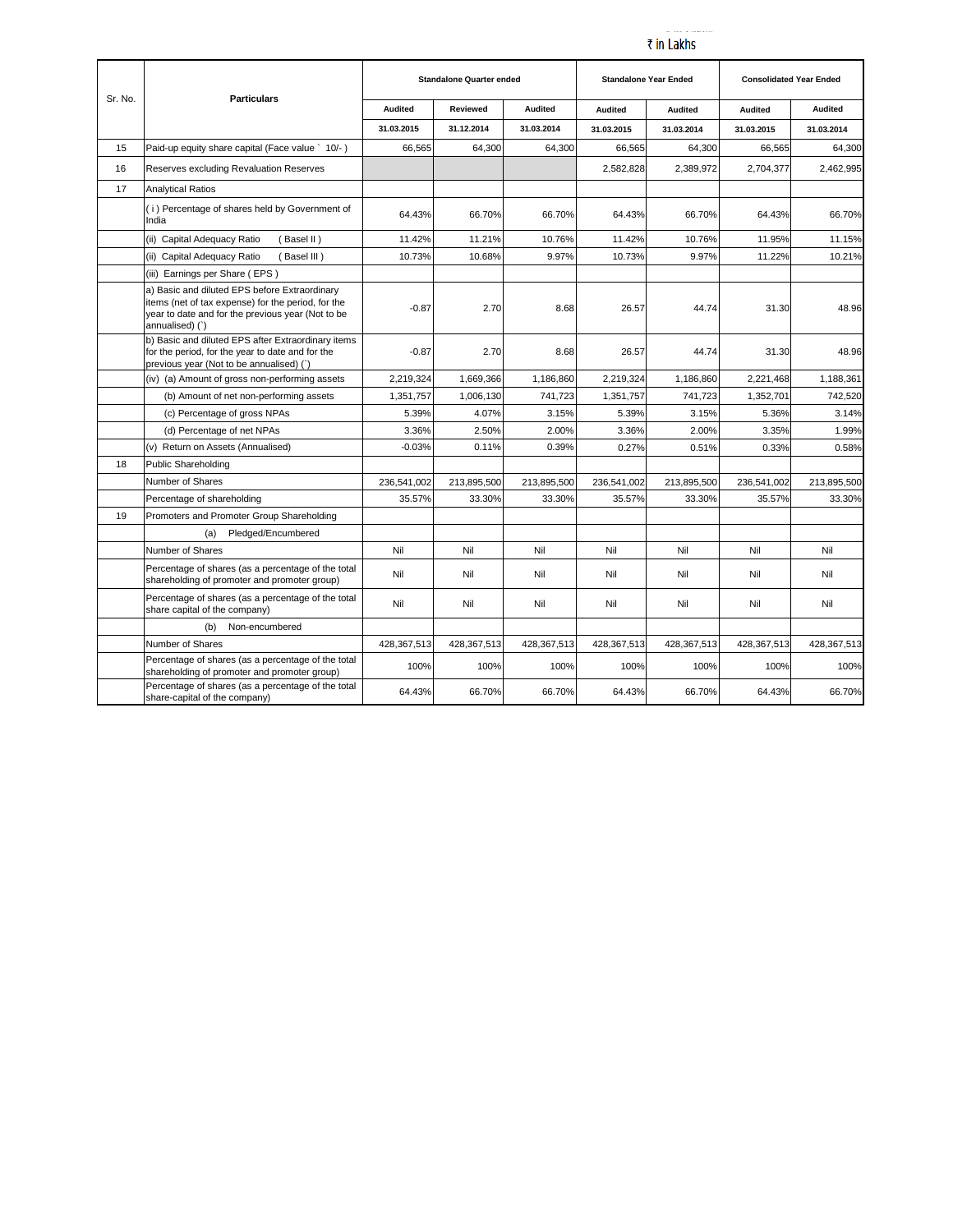₹ in Lakhs

|                                          |                | <b>Standalone Quarter ended</b> |                | <b>Standalone Year Ended</b> |                | <b>Consolidated Year Ended</b> |                |
|------------------------------------------|----------------|---------------------------------|----------------|------------------------------|----------------|--------------------------------|----------------|
| <b>Particulars</b>                       | <b>Audited</b> | Reviewed                        | <b>Audited</b> | <b>Audited</b>               | <b>Audited</b> | Audited                        | <b>Audited</b> |
|                                          | 31.03.2015     | 31.12.2014                      | 31.03.2014     | 31.03.2015                   | 31.03.2014     | 31.03.2015                     | 31.03.2014     |
|                                          |                |                                 |                |                              |                |                                |                |
| <b>Segment Revenue</b>                   |                |                                 |                |                              |                |                                |                |
| a) Treasury Operations                   | 326.462        | 327,334                         | 279,763        | 1,292,195                    | 1,172,647      | 1,292,195                      | 1,172,545      |
| b) Wholesale Banking Operations          | 527,799        | 552,698                         | 602,300        | 2,193,490                    | 2,001,528      | 2,193,490                      | 2,001,528      |
| c) Retail Banking Operations             | 366,910        | 318,399                         | 210,950        | 1,278,901                    | 1,011,811      | 1,305,757                      | 1,034,702      |
| d) Unallocated                           | 11,692         | 482                             | 37,172         | 14,050                       | 41,024         | 17,228                         | 42,459         |
| Total                                    | 1,232,863      | 1,198,913                       | 1,130,185      | 4,778,636                    | 4,227,010      | 4,808,670                      | 4,251,234      |
| Less : Inter Segment Revenue             | 4,165          | 4,167                           | 2,776          | 12,375                       | 6,816          | 12,375                         | 6,816          |
| <b>Income from Operations</b>            | 1,228,698      | 1,194,746                       | 1,127,409      | 4,766,261                    | 4.220.194      | 4.796.295                      | 4,244,418      |
| <b>Segment Results</b>                   |                |                                 |                |                              |                |                                |                |
| a) Treasury Operations                   | 17,904         | 37,325                          | (10722)        | 150,996                      | 162,842        | 177,643                        | 188,288        |
| b) Wholesale Banking Operations          | (54, 808)      | 1,639                           | 65462          | 75,007                       | 127,032        | 75,007                         | 127,032        |
| c) Retail Banking Operations             | (14, 218)      | 2,768                           | (24, 999)      | 13,179                       | 93,201         | 19,123                         | 98,576         |
| d) Unallocated                           | $-31,772$      | $-13,266$                       | 15,137         | (59, 677)                    | (28, 570)      | (60, 140)                      | (31, 770)      |
| Total                                    | (82, 894)      | 28,466                          | 44,878         | 179,505                      | 354,505        | 211,633                        | 382,126        |
| Less : i) Other Un-allocable expenditure |                |                                 |                |                              |                |                                |                |
| ii) Un-allocable income                  |                |                                 |                |                              |                |                                |                |
| <b>Total Profit Before Tax</b>           | (82, 894)      | 28,466                          | 44,878         | 179,505                      | 354,505        | 211,633                        | 382,126        |
| <b>Provision for Tax</b>                 | $-77,280$      | 11,128                          | $-10,873$      | 8,613                        | 81,578         | 10,342                         | 83,449         |
| <b>Net Profit</b>                        | (5,614)        | 17,338                          | 55,751         | 170,892                      | 272,927        | 201,291                        | 298,677        |
| <b>Segment Assets</b>                    |                |                                 |                |                              |                |                                |                |
| a) Treasury Operations                   | 18,693,602     | 18,837,903                      | 17,067,291     | 18,693,602                   | 17,067,291     | 18,790,271                     | 17, 137, 211   |
| b) Wholesale Banking Operations          | 31,737,316     | 31,452,129                      | 29,263,952     | 31,737,316                   | 29,263,952     | 31,737,316                     | 29,263,952     |
| c) Retail Banking Operations             | 9,996,515      | 10,127,166                      | 9,541,611      | 9,996,515                    | 9,541,611      | 10,294,921                     | 9,744,013      |
| c) Unallocated                           | 1,442,342      | 1,078,894                       | 1,446,166      | 1,442,342                    | 1,446,166      | 1,705,966                      | 1,670,285      |
| Total                                    | 61,869,775     | 61,496,092                      | 57,319,020     | 61,869,775                   | 57,319,020     | 62,528,474                     | 57,815,461     |
| <b>Segment Liabilities</b>               |                |                                 |                |                              |                |                                |                |
| a) Treasury Operations                   | 17,958,290     | 17,955,821                      | 16,389,174     | 17,958,290                   | 16,389,174     | 18,054,959                     | 16,459,094     |
| b) Wholesale Banking Operations          | 30,458,181     | 30,026,898                      | 28,085,889     | 30,458,181                   | 28,085,889     | 30,458,181                     | 28,085,889     |
| c) Retail Banking Operations             | 9,627,330      | 9,647,697                       | 9,173,299      | 9,627,330                    | 9,173,299      | 9,913,812                      | 9,360,223      |
| c) Unallocated                           | 681,301        | 709,265                         | 678,349        | 681,301                      | 678,349        | 849,238                        | 832,881        |
| Total                                    | 58,725,102     | 58,339,681                      | 54,326,711     | 58,725,102                   | 54,326,711     | 59,276,190                     | 54,738,087     |
| <b>Capital Employed</b>                  |                |                                 |                |                              |                |                                |                |
| (Segment Assets - Segment Liabilities)   |                |                                 |                |                              |                |                                |                |
| a) Treasury Operations                   | 735.312        | 882.083                         | 678,117        | 735,312                      | 678,117        | 735,312                        | 678,117        |
| b) Wholesale Banking Operations          | 1,279,135      | 1,425,231                       | 1,178,063      | 1,279,135                    | 1,178,062      | 1,279,135                      | 1,178,063      |
| c) Retail Banking Operations             | 369,185        | 479,469                         | 368,312        | 369,185                      | 368,312        | 381,110                        | 383,790        |
| c) Unallocated                           | 761,041        | 369,628                         | 767,817        | 761,041                      | 767,817        | 856,728                        | 837,404        |
| Total                                    | 3,144,672      | 3,156,411                       | 2,992,309      | 3,144,672                    | 2,992,309      | 3,252,284                      | 3,077,374      |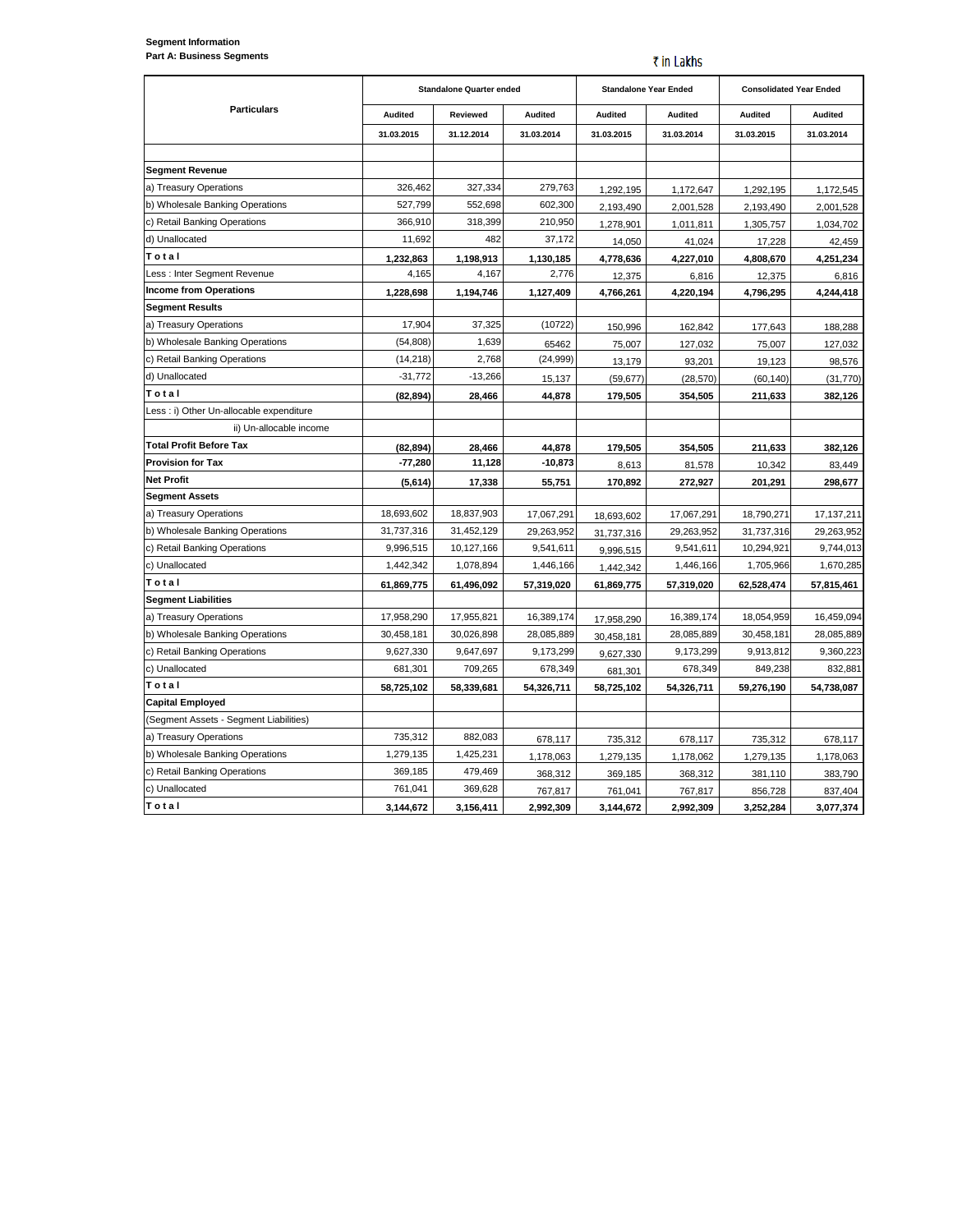| Particulars   |                | <b>Standalone Quarter ended</b> |                |                | <b>Standalone Year Ended</b> |                | <b>Consolidated Year Ended</b> |  |
|---------------|----------------|---------------------------------|----------------|----------------|------------------------------|----------------|--------------------------------|--|
|               | <b>Audited</b> | Reviewed                        | <b>Audited</b> | <b>Audited</b> | <b>Audited</b>               | <b>Audited</b> | <b>Audited</b>                 |  |
|               | 31.03.2015     | 31.12.2014                      | 31.03.2014     | 31.03.2015     | 31.03.2014                   | 31.03.2015     | 31.03.2014                     |  |
|               |                |                                 |                |                |                              |                |                                |  |
| Revenue       |                |                                 |                |                |                              |                |                                |  |
| Domestic      | 1,102,332      | 1,071,757                       | 1,008,924      | 4,265,053      | 3,784,629                    | 4,268,231      | 3,785,962                      |  |
| International | 126,366        | 122,988                         | 118,485        | 501,208        | 435,565                      | 528,064        | 458,456                        |  |
| Total         | 1,228,698      | 1,194,745                       | 1,127,409      | 4,766,261      | 4,220,194                    | 4,796,295      | 4,244,418                      |  |
| <b>Assets</b> |                |                                 |                |                |                              |                |                                |  |
| Domestic      | 45,533,649     | 43,933,918                      | 42,499,329     | 45,533,649     | 42,499,329                   | 45,887,586     | 42,787,902                     |  |
| International | 16,336,126     | 17,562,174                      | 14,819,691     | 16,336,126     | 14,819,691                   | 16,640,888     | 15,027,558                     |  |
| Total         | 61,869,775     | 61,496,092                      | 57,319,020     | 61,869,775     | 57,319,020                   | 62,528,474     | 57,815,460                     |  |

Note: There are no significant Other Banking Operations carried on by the Bank.

## **Allocations of costs :**

a) Expenses directly attributable to particular segment are allocated to the relative segment.

**Summarised Balance Sheet**

b) Expenses not directly attributable to specific segment are allocated in proportion to number of employees/business managed.

| <b>Particulars</b>                                       | As at 31st March 2015 |              | As at 31st March 2014 |                     |  |
|----------------------------------------------------------|-----------------------|--------------|-----------------------|---------------------|--|
|                                                          | <b>Audited</b>        | Consolidated | <b>Standalone</b>     | <b>Consolidated</b> |  |
| <b>CAPITAL AND LIABILITIES</b>                           |                       |              |                       |                     |  |
| Capital                                                  | 66,565                | 66,565       | 64,300                | 64,300              |  |
| Reserves and Surplus                                     | 3,078,109             | 3,185,720    | 2,928,008             | 3,013,072           |  |
| <b>Minority Interest</b>                                 |                       | 16,793       |                       | 8,400               |  |
| Deposits                                                 | 53,190,663            | 53,448,230   | 47,697,405            | 47,869,508          |  |
| <b>Borrowings</b>                                        | 4,005,714             | 4,009,869    | 4,842,751             | 4,842,751           |  |
| Other Liabilities and provisions                         | 1,528,725             | 1,801,297    | 1,786,556             | 2,017,429           |  |
| <b>TOTAL</b>                                             | 61,869,776            | 62,528,474   | 57,319,020            | 57,815,460          |  |
| <b>ASSETS</b>                                            |                       |              |                       |                     |  |
| Cash and balances with Reserve Bank of India             | 2,717,003             | 2,749,838    | 1,907,344             | 1,928,786           |  |
| Balances with bank and money at call and short<br>notice | 4,923,366             | 4,944,054    | 4,230,885             | 4,247,245           |  |
| Investments                                              | 11,979,205            | 12,319,553   | 11,415,243            | 11,648,974          |  |
| Advances                                                 | 40,202,555            | 40,438,935   | 37,073,354            | 37,267,146          |  |
| <b>Fixed Assets</b>                                      | 588,554               | 591,448      | 578,606               | 582,018             |  |
| <b>Other Assets</b>                                      | 1,459,093             | 1,484,646    | 2,113,588             | 2,141,291           |  |
| <b>TOTAL</b>                                             | 61,869,776            | 62,528,474   | 57,319,020            | 57,815,460          |  |

## ₹ in Lakhs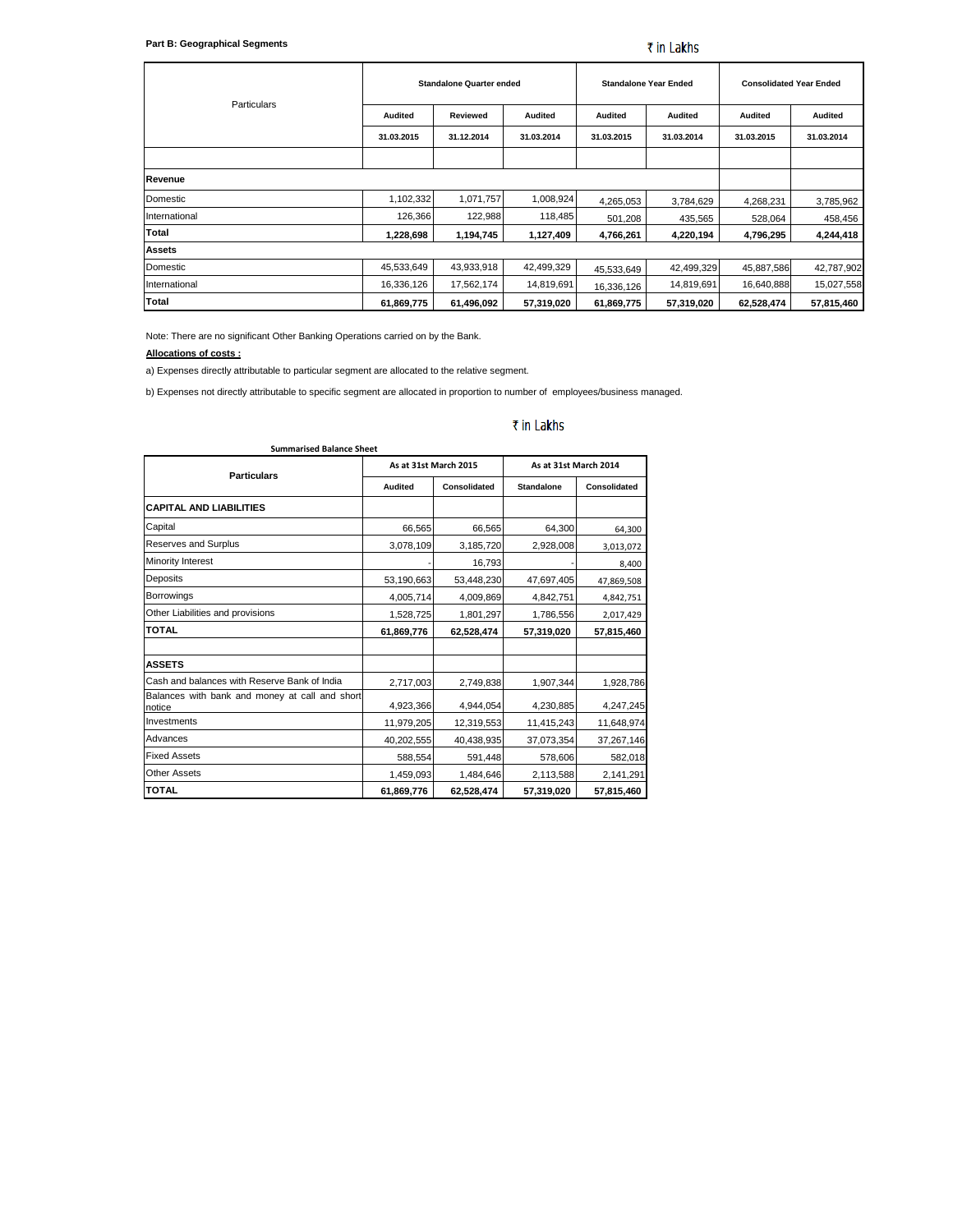## **NOTES:**

- 1. The financial results for the quarter/year ended 31st March, 2015 have been arrived at on the basis of the same accounting policies as those followed in the preceding financial year ended 31st March, 2014 except in respect of provision for Non-Performing Advances (NPAs) classified as Doubtful category (Secured) – upto one Year as given in note 4 below.
- 2. The above financial results have been reviewed by the Audit Committee of Board and approved by the Board of Directors at their meeting held on 28th May, 2015. The same have been subjected to Audit by the Statutory Central Auditors of the Bank, in line with the guidelines issued by Reserve Bank of India and as per the requirement of listing agreement with stock exchanges.
- 3. The financial results for the quarter/year ended 31st March 2015 have been arrived at after considering extant guidelines of Reserve Bank of India (RBI) on prudential norms for Income Recognition and Asset Classification and Provisioning and providing for other usual and necessary provisions including employee benefits.
- 4. During the quarter, the Bank has changed its accounting policy of provisioning in respect of NPAs classified as Doubtful category (Secured portion) – upto one year from 50% (accelerated provision) to 25% (minimum provision). Had the earlier accounting policy been followed, the provision for NPAs for the quarter/year would have been higher by 811.00 Crores with consequential decrease /(increase) in Net Profit /(loss) for the year / quarter (net of tax) by `535.34 Crores.
- 5. In terms of Reserve Bank of India Circular No.DBR.No.BP.BC.79/21.04.048/2014-15 dated 30th March,2015, Banks were allowed to utilise 50% of the floating provision held by them as on 31st December, 2014 for making specific provision for NPAs. The Bank has utilised ` 232.22 Crores out of ` 464.43 Crores held as on 31st December, 2014 for making specific provision for NPAs.
- 6. Pursuant to Reserve Bank of India Letter No. DBS :CO:SSM:( BOI) 14657:13.37.001:2014-15 dated 20th May, 2015, the bank has deferred provision of ` 709.31 Crores in respect of certain NPAs and loss of ` 403.21 Crores on sale of certain NPAs to be amortized over a period of 3 quarters commencing from June 2015. Had this dispensation been not given to the bank, the provision for NPAs /loss for the quarter/year would have been higher by ` 1112.52 Crores with consequential decrease / (increase) in Net Profit /(loss) in Net Profit for the year / quarter (net of tax) by ` 734.37 Crores.
- 7. Pursuant to Reserve Bank of India Letter No. DBR:BP:17252:21.04.048:2014-15 dated 13th May, 2015, the bank has amortized the shortfall arising out of sale of financial assets to ARCs, sold between 26th February, 2014 and 31st March, 2015, over a period of 8 quarters from the quarter in which the asset was sold. Consequently, the bank has charged ` 112.66 Crores for the year and the balance amount of ` 478.91 Crores is being carried forward to be charged to Profit & Loss Account for future periods.
- 8. Pursuant to wage revision agreement effective from November 2012, provision of ` 540.06 Crores for the year (Previous Year ` 269.51 Crores) including ` 201.03 Crores for the quarter (Previous quarter ` 99.51 Crores) has been made by the bank. The aggregate provision held as on 31stMarch, 2015 is ` 879.57 Crores.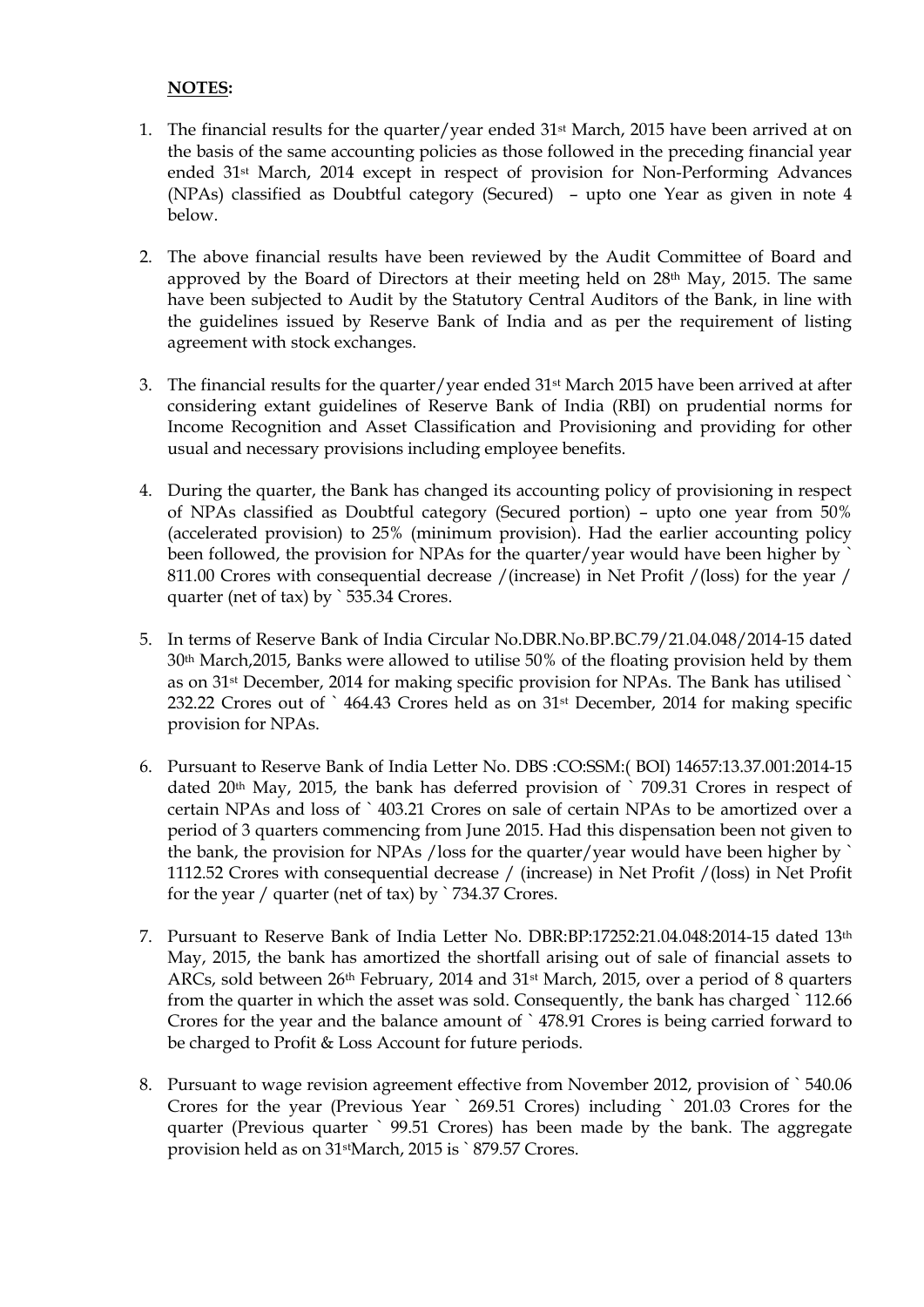- 9. During the year, the Bank has written back Provision for taxation pertaining to earlier years of ` 483.55 Crores, based on orders of Income Tax Authorities.
- 10. In accordance with the RBI circular no.DBOD.BP.BC.80/21.04.018/2010-11dated 9th February 2011:
	- ` 442.43 Crores for the year (Previous year ` 442.44 Crores) including ` 110.61 Crores for the quarter (Previous quarter ` 110.61 Crores) has been charged to the Profit & Loss Account on proportionate basis towards additional liability of ` 2212.15 Crores (being amortised over 5 years beginning from 31st March 2011) on account of reopening of pension option for existing employees who had not opted for pension earlier calculated on actuarial basis. The unamortised amount is Nil as on 31st March 2015.
	- ` 85.79 Crores for the year (Previous year ` 85.79 Crores) including ` 21.45 Crores for the quarter (Previous quarter ` 21.45 Crores) has been charged to the Profit & Loss Account on proportionate basis towards additional liability of ` 428.96 Crores (being amortised over 5 years beginning from 31st March 2011) on account of the enhancement of gratuity limits in Payment of Gratuity Act, 1972. The unamortised amount is Nil as on 31st March 2015.
- 11. Based on the available data and declaration from borrowers wherever received, the Bank has made provision of `83.20 Crores for the year (Previous year `Nil) including `33.20 Crores for the quarter (Previous quarter ` Nil) on estimated basis in respect of Unhedged Foreign Currency Exposure to Bank's constituents.
- 12. During the quarter, the Bank has issued 2,26,45,502 Equity shares of ` 10 each to LIC and New India Assurance Company Limited at a price of ` 283.50 per share, aggregating ` 642 Crores on preferential basis in accordance with the regulation of 76(1) of SEBI (Issue of capital and disclosure requirements) Regulations, 2009.
- 13. The Bank has raised ` 2500 Crores by issue of unsecured, non-convertible, Additional Tier I, perpetual Basel III compliant bonds in the nature of debenture through private placement.
- 14. The Provision Coverage Ratio of the bank as at the end of the year is 52.40% (Previous year 58.68%).
- 15. Board of Directors of the Bank has proposed a dividend of ` 5 per share (face value of ` 10) subject to approval of shareholders and the Government of India.
- 16. Information on Investor Complaints pursuant to Clause 41 of the Listing Agreement, for the quarter ended 31st March, 2015 is as under:

|                |  | Pending as on $31^{st}$ Received Resolved Pending as on $31^{st}$ March, 2015 |
|----------------|--|-------------------------------------------------------------------------------|
| December, 2014 |  |                                                                               |
|                |  | Nil                                                                           |